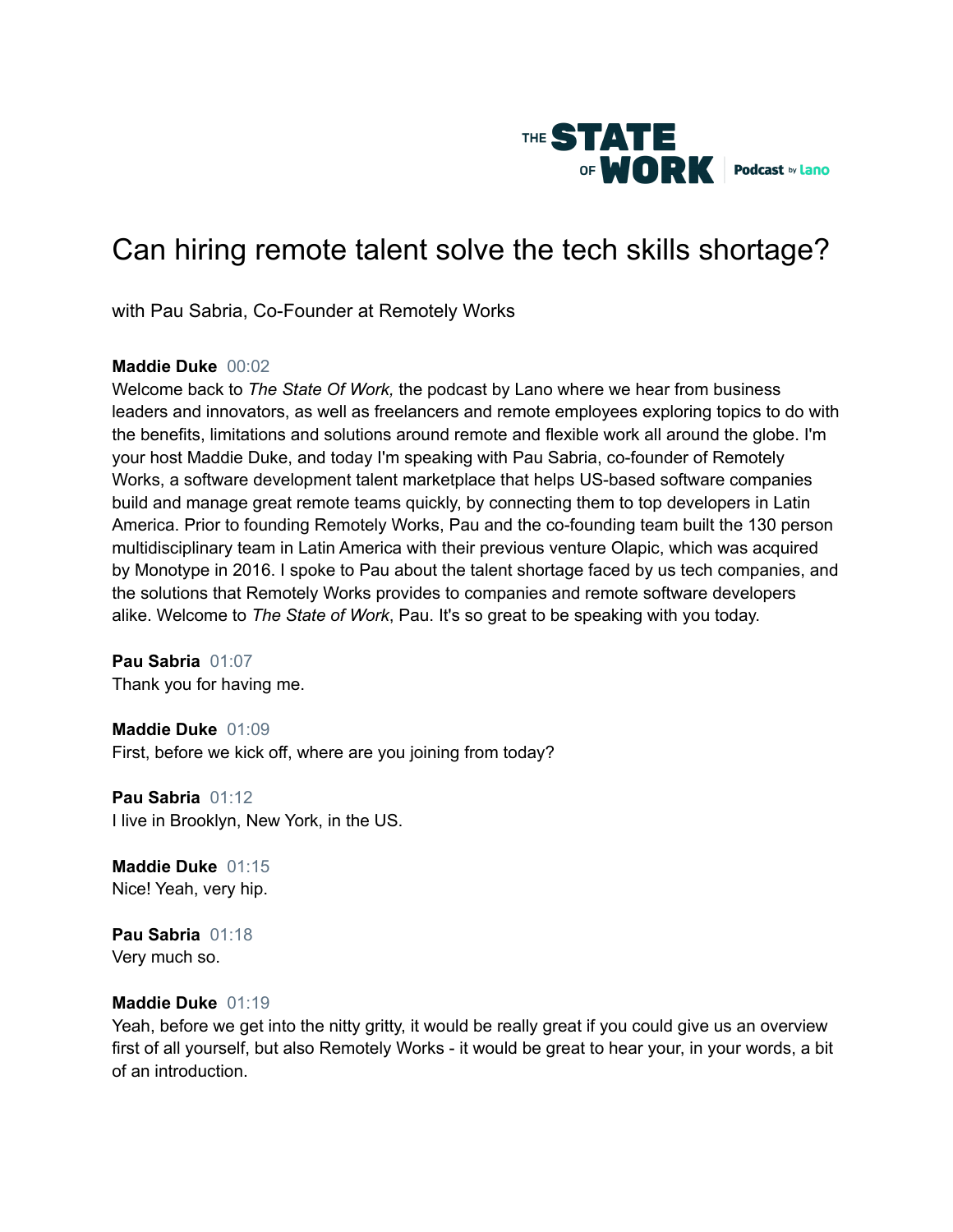#### **Pau Sabria** 01:34

Sounds good. So my name is Pau. I'm originally from Barcelona. I studied electrical engineering, and then went into management consulting, and then moved into the US in 2008, to study an MBA program, and there during that MBA program, I met my co-founders of Olapic, which was a marketing technology software company. And we grew that between 2010 and 2016, when we were acquired, and after that acquisition, we stayed at the company at the parent company for three more years, and then went on to pursue new opportunities. One of those opportunities, the latest opportunity is Remotely Works, which is a marketplace where we connect great job opportunities from VC-backed US-based software startups with great engineering software development talent - in Latin America specifically.

#### **Maddie Duke** 02:42

Okay, awesome. So I'd love to hear kind of, obviously, you're based in the US. So there's a bit of a geography focus there in terms of why US-backed startups and why Latin America, but what is it about Latin America that suits this business model of pairing US-backed startups with talent in Latin America?

#### **Pau Sabria** 03:04

So the reason why our offering is appealing to US VC-backed startups is the ever growing talent crunch that software companies are suffering. It is estimated that worldwide there's an imbalance of 6x between supply and demand of software technical positions. And this is something that has been the case for the last - the good part of the last decade. And is obviously responsible for some of the inflation of salaries that we've seen. Very pronounced in the US, of course, in the main tech hubs, and those would be Silicon Valley. Seattle, Boston, New York. But obviously, it's also starting to happen in secondary cities in the US, and it has permeated internationally as well. Most notably, I think that Tel Aviv in Israel was the first one to also suffer from that, but now I just start to see…. well you know, I have a lot of friends from college in, in in the industry and no matter where they live, they complain about the same shortage of talent and so we obviously think that that pain is particularly heightened in the US and therefore from a demand perspective, our marketplace focus where that pain is the biggest and, and why we focus then in servicing that that demand from Latin America is mostly timezone. We've learned that for the broad majority of that demand timezone is something that is important. There's obviously exceptions to that. There's different degrees of maturity of engineering organizations, and some of them are structured in a way in which they want around the clock development, and they have the processes to be able to do that. But for the most part, especially in the early stage when a lot of conversation needs to happen a similar timezone is a must. And therefore, for the US, obviously, that means staying within the American continent. And so we've focused mostly in Latin America, we've also dabbled into Canada, but Canada, of all of the non-US markets is the one that is also starting to experience a lot of a lot of shortage of talent, for obvious reasons, because they speak English. It's the most natural kind of neighboring place to go and hunt for developers for companies.

#### **Maddie Duke** 05:56

Yeah, okay. And is there a reason you're focusing on remote hiring rather than relocation?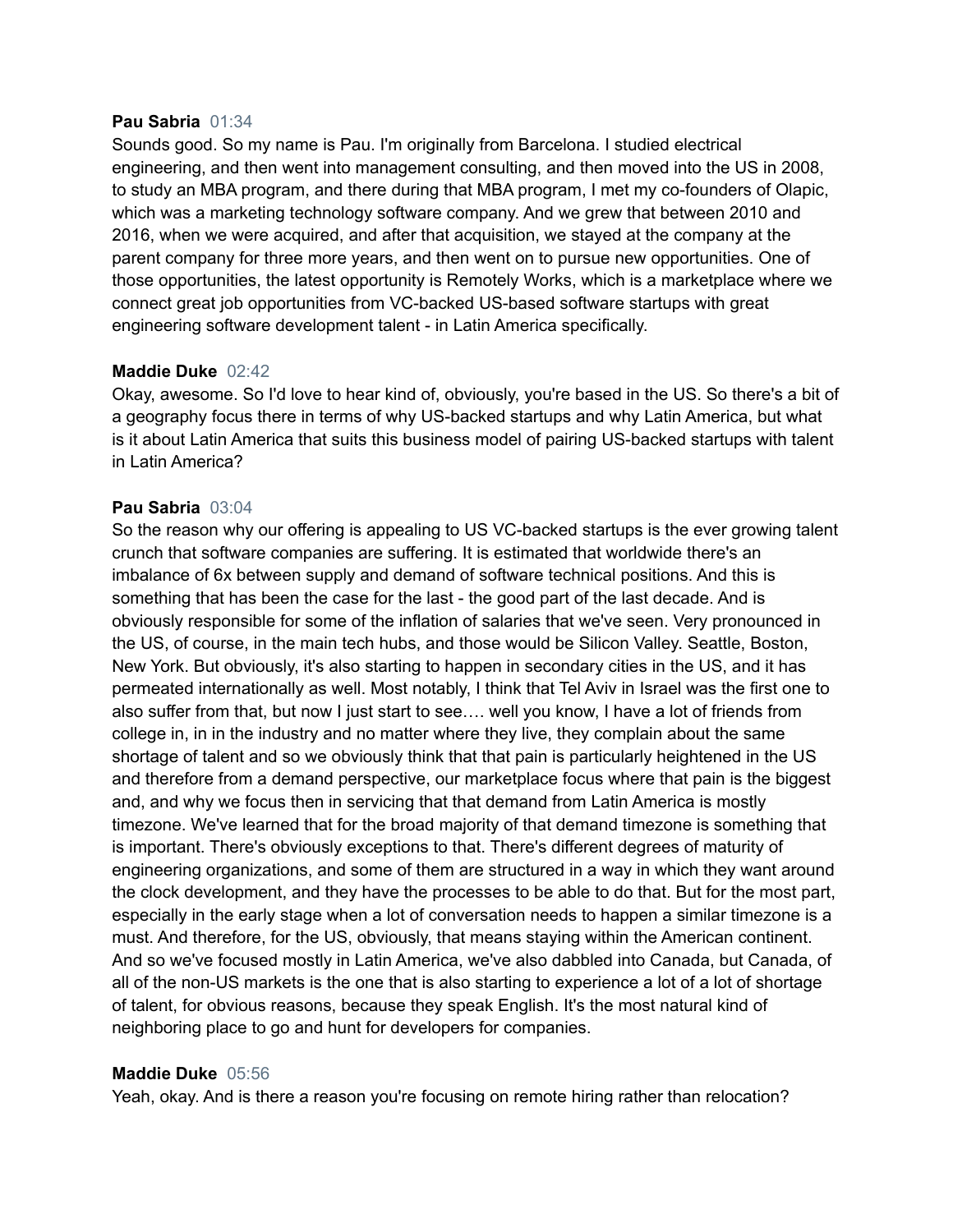#### **Pau Sabria** 06:03

Yeah, this is something that we, we in our past company at Olapic, it's how we implemented our strategy. Relocation is not necessarily super easy. And in part this also due to the limits of of the immigration system in the US, there are a lot of restrictions and quarters in terms of visas, that that make that be like an extremely uncertain way of running a company and uncertainty, like startups are already very uncertain - you don't want to add more uncertainty to them. And so the plan is, well at least for us, to always establish remote engineering hubs that would be proud to work and be treated as first class citizens by the core HQ in the US, but at the same time, give them a purpose and a willingness to stay in their country of origin. Because it helps the local development, because it allows them to also live a life close to their families. And because it can work. Companies can make it work in a way that benefits all parties. And, and then on a second aspect, obviously, is that there is a protective element to it, which obviously, if you move people into the US, then they are all, again, subject to the same dynamics of the talent markets in the US. And the likelihood is that they will get poached by Google, by Facebook, Uber whoever bids the highest at that point. So that's why we decided to focus on that structure.

#### **Maddie Duke** 08:05

And is there a big push from candidates to be working remotely?

#### **Pau Sabria** 08:10

Yeah, and this has been particularly true after the coronavirus pandemic, where a lot of people realized that they were able to kind of do this type of job anywhere - from anywhere - and particularly the engineering organizations realize that, that actually that nothing broke.

**Maddie Duke** 08:34 Yeah.

#### **Pau Sabria** 08:35

And so that a lot of those assumptions that they had us to make have to be working in the same office, under the same roof - don't necessarily hold the test of that pandemic. And so for the most part, we have developers that do want to stay where they are from or where they currently live. It is also true that there are developers that for whatever personal circumstances want to move to other countries and want to relocate and want to do that type of job and, and, and, and potentially, remotely is a stepping stone towards making that dream like a reality. But for the most part, it is something that is significantly more complex and is part of our core value proposition. As I said, having a company's sponsor a visa with the uncertainty and the time schedule of what that means, can take a significant amount of time. And what we've seen mostly from Latin America because of its ties to Europe, we have seen people being able to secure citizenships from a European country and then make the jump is much more common to make the jump into Europe than into the US in our experience.

#### **Maddie Duke** 10:04

Okay, yeah. And how do you approach compliance and employment law? In this case, then I mean, of course, some startups prefer to work with contractors or freelancers, even in this field.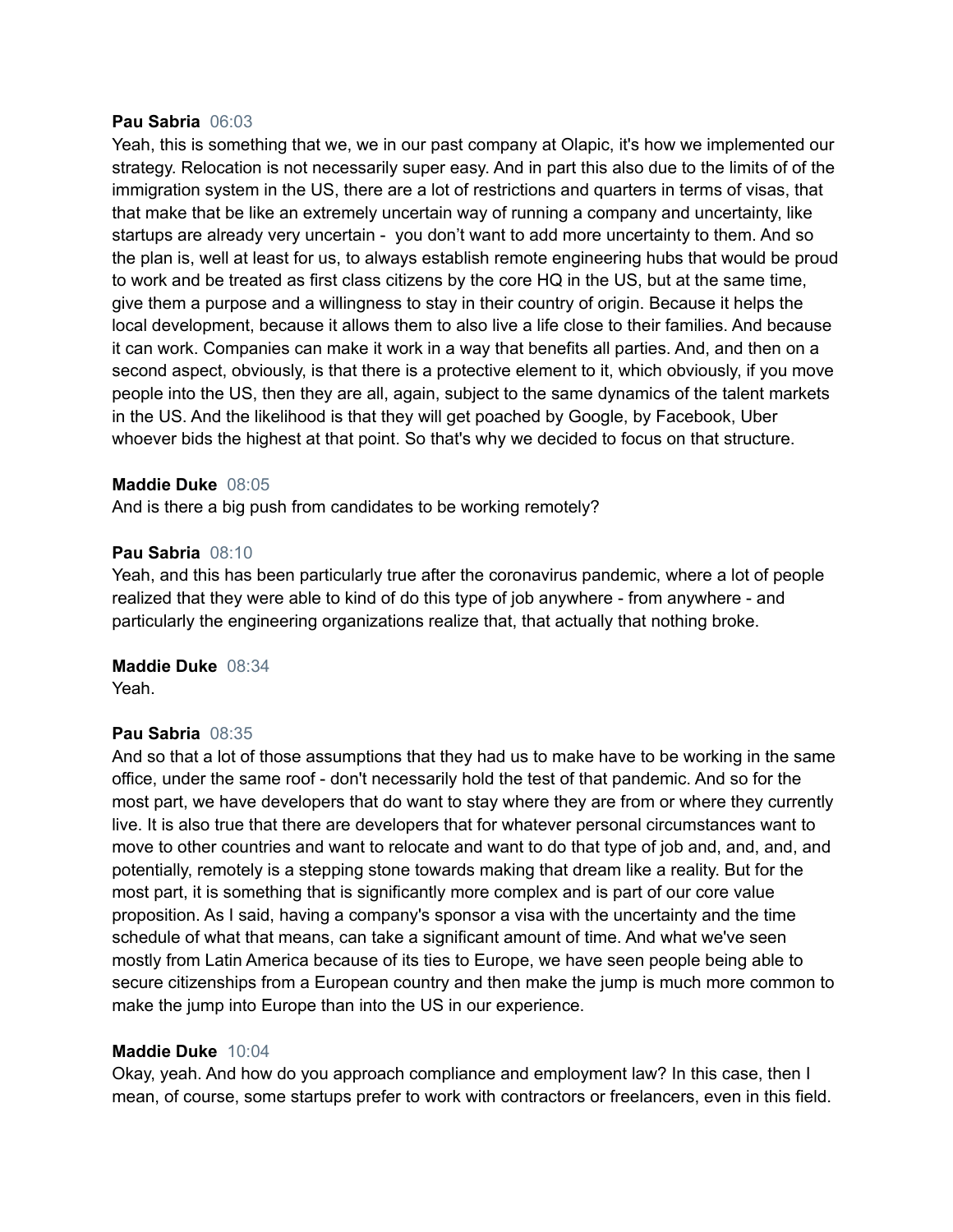But when it comes to employment and employing people remotely, do you help your clients on the startup side, facilitate that process as well,

# **Pau Sabria** 10:28

the we have a view in which we, we there is the world of compliance is is is, is essentially a world of risk mitigation. And so I think it's really hard to have a risk free employment anywhere even in the US. Things can happen at any given point. And so the question is, what are the risks that each software deve is willing to commit to or how they plan to make it work. And given what risk decided to choose? How do they mitigate them? And in our experience, and again, back in Olapic, we had a team of 130 people in Argentina, we were exposed to all sorts of risks. We tried, like contractors situations, and we tried full employment with subsidiary situations. And the reality is that no solution is perfect. Far from far from it, but you need to decide which one - what flavor do you like - and how do you deal with it. On the contractor situation, obviously, you need to be compliant with contractor regulations, both locally and in the US. And therefore, there are certain things that you will be able to do or not be able to do. And on the subsidiary slash employment situation, you will be subject to local labor laws and the consequences of that, and so on. And so at the end of the day, I think of the intrapreneur fear as someone that needs to decide whether they want to focus their attention, energy, and which risks Do they really can, like, kill the startup and in their different phases of development. And so what we see is that is that startup companies tend to like the contractor situation first, as they get their bearings, because obviously has a lower friction, and the risks can be managed in a in a much easier way. And try to provide as good of an experience to the contractor as if they were treated like an employee. And the question is, how do you then create processes and put processes in place to enable that distinction between how you treat employees in the US and how do you take contractors elsewhere. And that's where remotely can help in creating those processes, HR processes and create that distance that satisfies the risk appetite of the startup and satisfies the contract or loss in the different geographies where they have developers.

#### **Maddie Duke** 13:30

Yeah okay. So it's mostly that startups are, at least in the beginning, preferring to work with contractors. Do you have any that are like, we want to employ someone, and then you have to, you know, help them decide whether they need to set up an entity or, you know, like, use an EOR or something like that?

#### **Pau Sabria** 13:50

We haven't, we haven't pursued that, that option yet with any of our customers. Important also, probably because we're a young company ourselves - we were founded a year and a half ago, less than a year and a half ago. And we, we ourselves didn't place our first engineer until about a year ago. And so so it's still early to see how how things evolve. And if I were to draw parallelism, probably our experience with with our own company in the past was a good a good example of that we started with contractors wiring money through Western Union, like that type of kind of setup, which was very, very, very cumbersome. And, and that to some degree, risky. The reality was that eventually, that we learned, how are the things or how we should have done the things, what type of legal agreements we should have in place, what types of processes we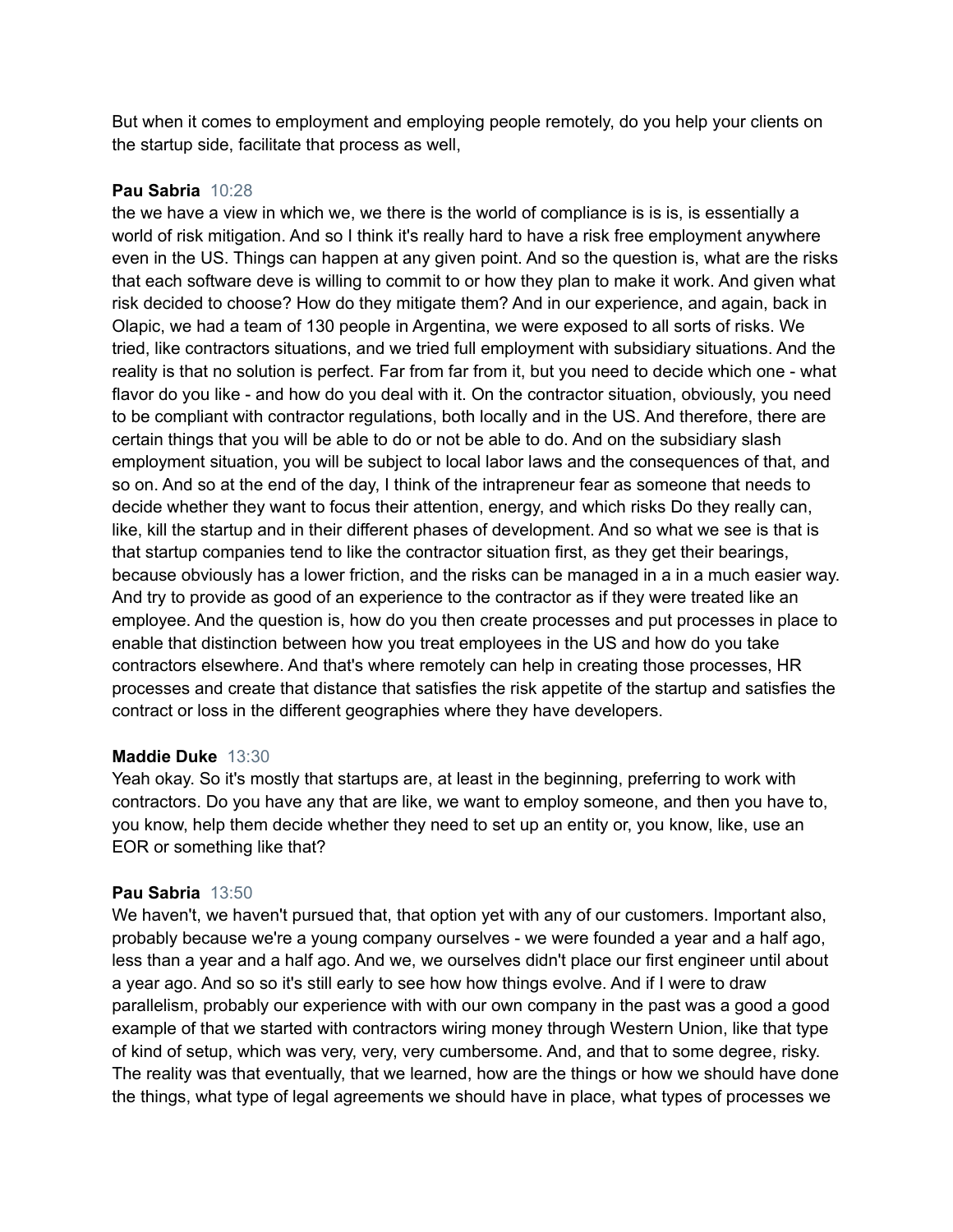should have in place to kind of minimize that. Eventually at Olapic we they create the subsidiary and we create the, the the the full employment type of figure, and we did it on our own is also true that we never, we didn't even know that were such a thing as employment of record back then, even though what in the US obviously is a very common practice to have it just to be able to secure health insurance at an affordable price. And we did implement that in the US. We didn't know that that existed outside outside the US. And so we did it, we did it ourselves. And certainly it's a pain, like setting up your own subsidiary takes forever, you need to notarize, translate, put the Hague apostille, it's not an easy process.

# **Maddie Duke** 15:54

Yeah.

# **Pau Sabria** 15:55

And that leads into, you know, a lot of companies essentially not committing until they are very, very, very sure that this is something they want to do.

# **Maddie Duke** 16:06

And also, you know, you'd want to, you'd want there to be a talent pool there that's significant enough to kind of warrant this effort that goes into that slide. It's it makes certainly seem to make sense if you're employing, say 100 people in in in one country or one part of the world. But if you're hiring one somewhere and one somewhere else, you'd certainly be looking for other solutions.

**Pau Sabria** 16:30

Exactly.

*Build and grow your global team with Lano. Companies that want to hire talent in a country where they don't have a business presence or legal entity can use learners all in one platform to compliantly hire remote, full time employees or freelance talent in over 150 countries. Find out more at lano.io.*

# **Maddie Duke** 16:54

Drawing from your experience, both with Remotely Works as well as your experience growing and expanding the team at Olapic, do you have any advice for people that are looking to onboard or hire talent from Latin America specifically, but also remotely in general?

# **Pau Sabria** 17:12

Yeah, I think that the probably the biggest recommendation, and where we make the most amount of work, it's kind of what we would call the 101 of our remote work - and by remote work again, I mean, you're based outside the US, not US, like remote within the US. It's just to be extra mindful of the cultural differences. And this is something that can feel a little bit odd. Especially to the companies that have operated within the US for the most part. There's no malice, I think it's just, you know, not being aware that the word may be working in different ways in different countries. And that could mean extra work and extra complexity for the HR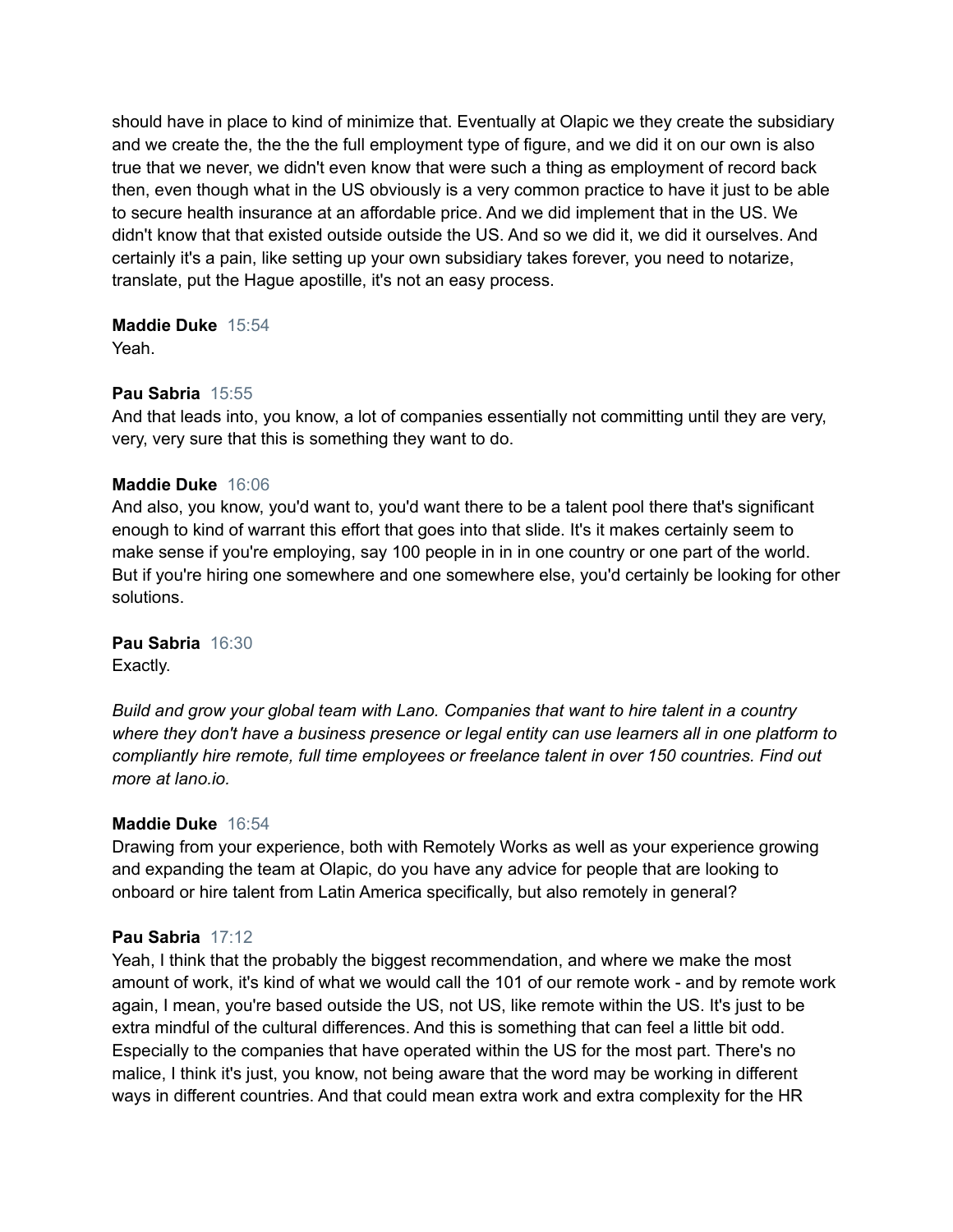team. And oftentimes that extra complexity is not necessarily super welcome. But things/ examples for that would be your holiday and vacation policy may need to change, mostly because, you know, no one in Argentina cares about Fourth of July - it's a holiday in the US.

# **Maddie Duke** 18:34

Yeah.

# **Pau Sabria** 18:36

And while you want to have a team that obviously is, you know, as aligned as possible with those types of perk, something that needs to be taken into account is that those developers also have families and they also have local celebrations that they need to be able to enjoy unless they want to be feel alienated in a way from their own daily personal lives.

# **Maddie Duke** 19:00

Yeah.

# **Pau Sabria** 19:02

And so that is one of the things that very quickly gets adjusted and corrected and people understand and start to be mindful about it. And then obviously, from our communications, how you communicate, and when you communicate to the team, obviously there's a cultural aspect that spans not only in how you operate as a company, but also how you interview people. There are cultural gaps in what is expected from a candidate what is expected behavior and qualitative aspects that in the US may be very strong and may be maybe very kind of common sense or almost like muscle memory that then when you go outside the US that's not how people do it. For instance, a good example of that is - it is expected in the US I still have an innate sense of curiosity, question the company, come very prepared with really good questions as as incessant as possible - on what's like to show that you don't really want to join, and you have to kind of convince me to join. And that's, that's good, expected strong behavior in a candidate. Whereas in other places, in Argentina and other places in, in Latin America, that's not necessarily the case that's, that may come across as rude or like someone that is not engaged actually in a company. And so what do we see oftentimes is hiring managers that, that that are disappointed because a strong candidate technically didn't seem to say, show interest because they didn't have very good questions, or they have, you know, we're not like thinking hard about the opportunity, right, whereas the other one was trying to be respectful.

# **Maddie Duke** 21:00

Yes, yeah, I think that that's a really, really great distinction to make, because, particularly at that point, you know, people talk a lot about cultural differences when you're working with a team that split between different locations and different cultures. And that can also obviously, happen with co-located workplaces, because the world is a very, you know, multicultural place, but in that onboarding, and sorry, like, interviewing you, when you're still in that recruitment process, being aware of those differences, that, you know, at that stage already is also really important, because that'll help you kind of mitigate, like prejudice in a way, like not prejudice, maybe. But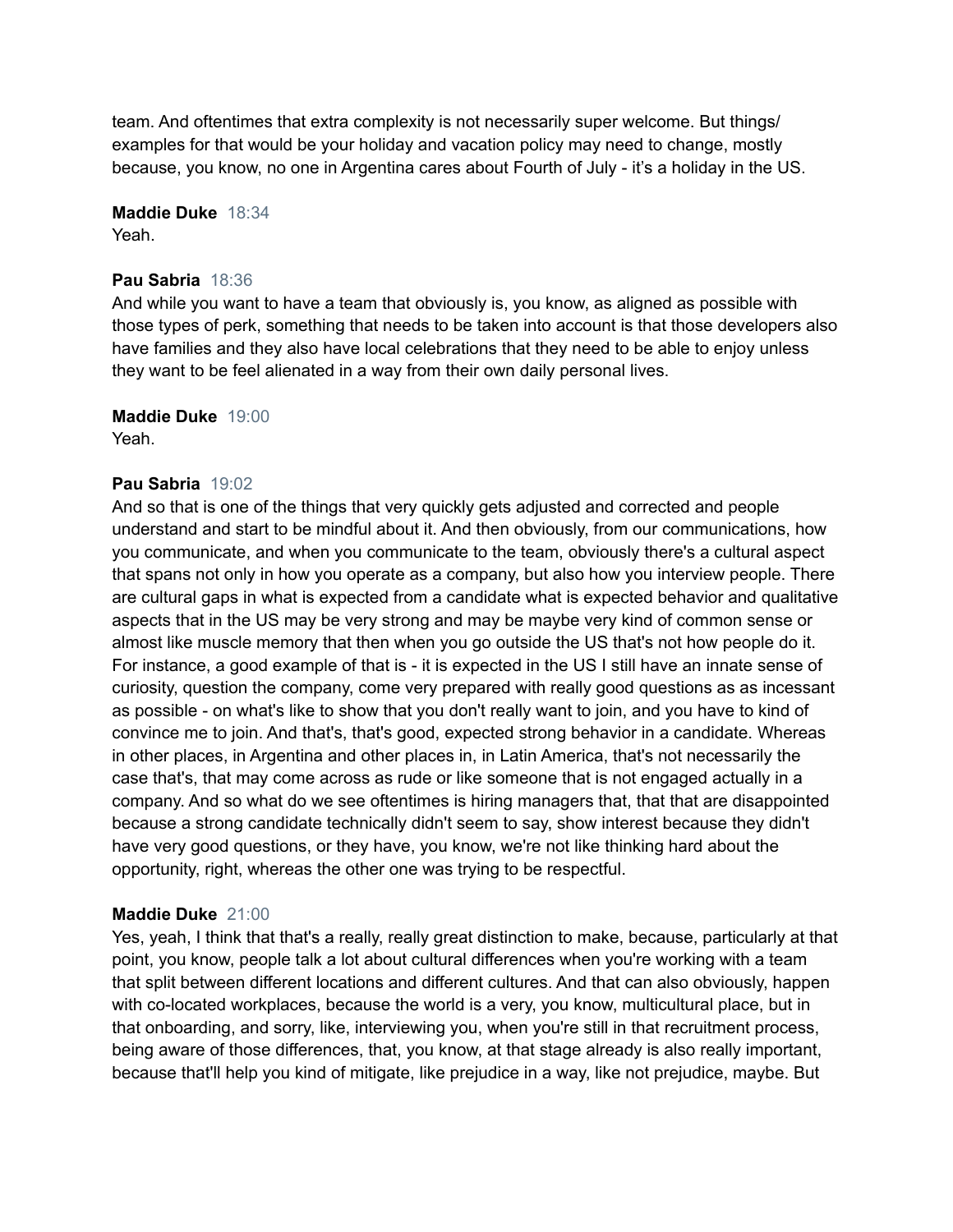um, yeah, as you say that the perceiving one thing as disinterested when it's intended to be polite, or respectful. Yeah, that's a really great point.

# **Pau Sabria** 21:57

And similarly, I think that this is not just an effort that needs to be made on the side of the company, correct? So part of the work that we do at Remotely, is we have training programs and, and learning experiences that help and prepare the developer to know what to expect, yeah. And what to do, behavior would be one of those norms. And I think that it has to be met in the middle in the sense that both a developer needs to be in an effort to get closer to what the company, after all, they're trying to get hired, correct? And so it's something that needs to happen on both sides. But certainly, it's one of the challenges that we see in these early phases of us, mostly US-centric companies going abroad.

#### **Maddie Duke** 22:57

And so does Remotely Works act as a marketplace where there are job listings and talent, like how does it actually work in practice? Do you actually play an active role in matching people up or is it more like a self managed marketplace?

#### **Pau Sabria** 23:14

Correct. So on the demand side, so when we work with our customers, we put a lot of effort into vetting the companies so we ask questions about the founders, we record their why, they think why they're working on that problem in the first place. We almost serve as like a VC almost like we question their true willingness to do this, because if they don't believe in themselves, then it's going to be hard for them to convince others to join. We look at the finances, we'll look at the run rate, are they going to stay in business? What do we think the prospects of the company are? We look at what is exciting, what is the technical challenge and we start to distill all of those aspects that we think are important because we don't want to be wasting anyone's effort in pursuing an opportunity that is not worthwhile. And, and also because that gives us the type of understanding of what the company looks for and what type of profile is ideal. So that's phase one, phase two, we are constantly looking for great talent. And we we we establish a relationship with a talent and we distill what are the career aspirations that they have and we see ourselves less as recruiters and more like talent managers on the talent managers that you will see one of the agencies in Hollywood and what we what we help is like then, based on the the the the the career progression, the second than the aspiration of a developer, we try to figure out if we have opportunities in those companies that we have vetted before. And when we do we do the match manually. And so yes, this is a managed marketplace, there is no such thing as you know, going and seeing a job post and then applying to a job post. In fact, it's rarely the case that we pitch a job post, we generally pitch a company, okay, which is quite unique for for the marketplace. The first thing that we that we show the, the talent is never a specific role, or a specific position. It's more about what the company is, how their engineering organization behaves, what tech stack they have, what are the people who are the people that are already working there? What are they looking for, at the broad level, that type of profile of a company, and it's when they've seen that, that they feel that that's something that could be interesting to them, then they say, Well, I'd be interested in a full stack position here are like the back end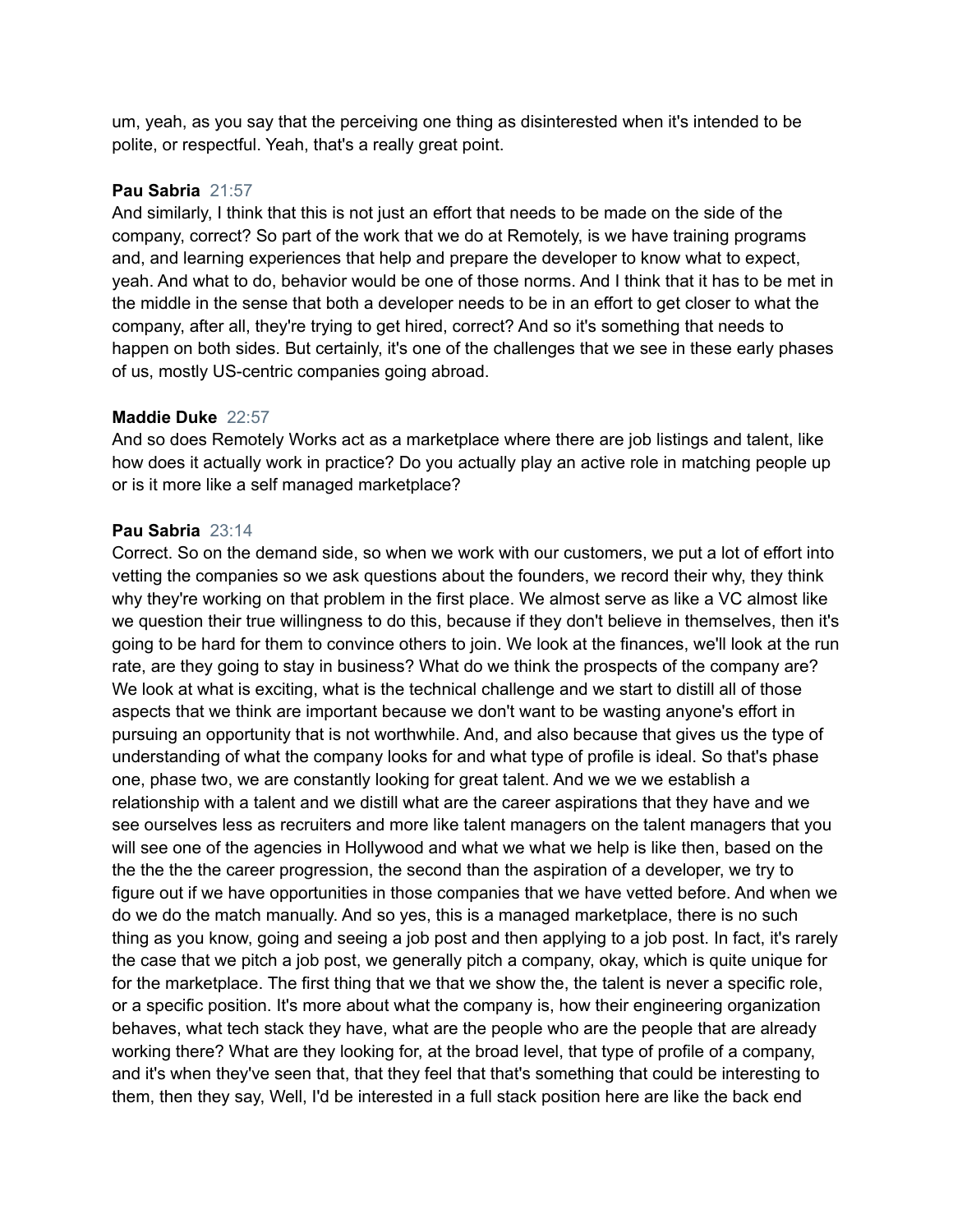challenge, because they understand better the product, the mission and the team behind it, and how it operates. And then we see if we have the position, and then they can drill down into what are the roles and the specifics of that position, the challenge of deposition, etc, etc.

# **Maddie Duke** 26:32

Okay. Have you seen any trends in terms of what the talent is looking for in a company? I mean, maybe if we put aside the distinction between employee versus contractor, because obviously, you know, contractors don't have the same rights and benefits as an employee. So maybe considering that difference, I guess, is there is there an overall trend in terms of what people are looking for?

#### **Pau Sabria** 26:57

Yeah, we, for us, mostly, we attract developers that that work for local companies. So for them, the experience of working for a US companies is very, very attractive. That usually comes with a salary race, which is really expected. And we, of course, have very competitive salaries as a result of our demand coming from the US.

#### **Maddie Duke** 27:27

Yeah.

#### **Pau Sabria** 27:28

But we, we also only focus in very senior talent. Okay, so in our vetting process, for developers, most of the talent that comes to us, generally speaking, is junior and doesn't make the cut into the network. And the way we talk with every single one that applies, we send an email we, we justify why they're not being accepted and read every single reply that they sent to us. And oftentimes, what we see there is that a lot of people see the opportunity in software development, or trying to build a career in software development, and they struggle to, to find good opportunities there. And they feel attracted to Remotely naturally, because of the type of demand that we have, the challenges there. And what I often recommend junior software developer is that they should try to find a local company, ideally, with good engineering managers that can groom them in a way into becoming a mid level and then a senior developer and that there are a lot of practices that I do believe is are better suited for a local and deployment kind of desk-to-desk sitting one next to each other, and someone over viewing your laptop on top of on top of you to build those habits and to build those best practices in a professional software development. And the idea of doing that remotely is more challenging. And I think that that's the reason why a lot of companies are less likely to start hiring abroad by hiring junior people, because grooming someone in any function really is hard to manage someone junior into becoming a good developer or a good employee from abroad.

# **Maddie Duke** 29:31

Yeah, that's a really interesting point as well. I'm just going to apologize for something someone's drilling in the in the apartment above, I think. So apologies for the noise. But yeah, I think that's a really interesting note to think about. Because I think when we have these conversations about remote work, where we often are talking very broadly and there's an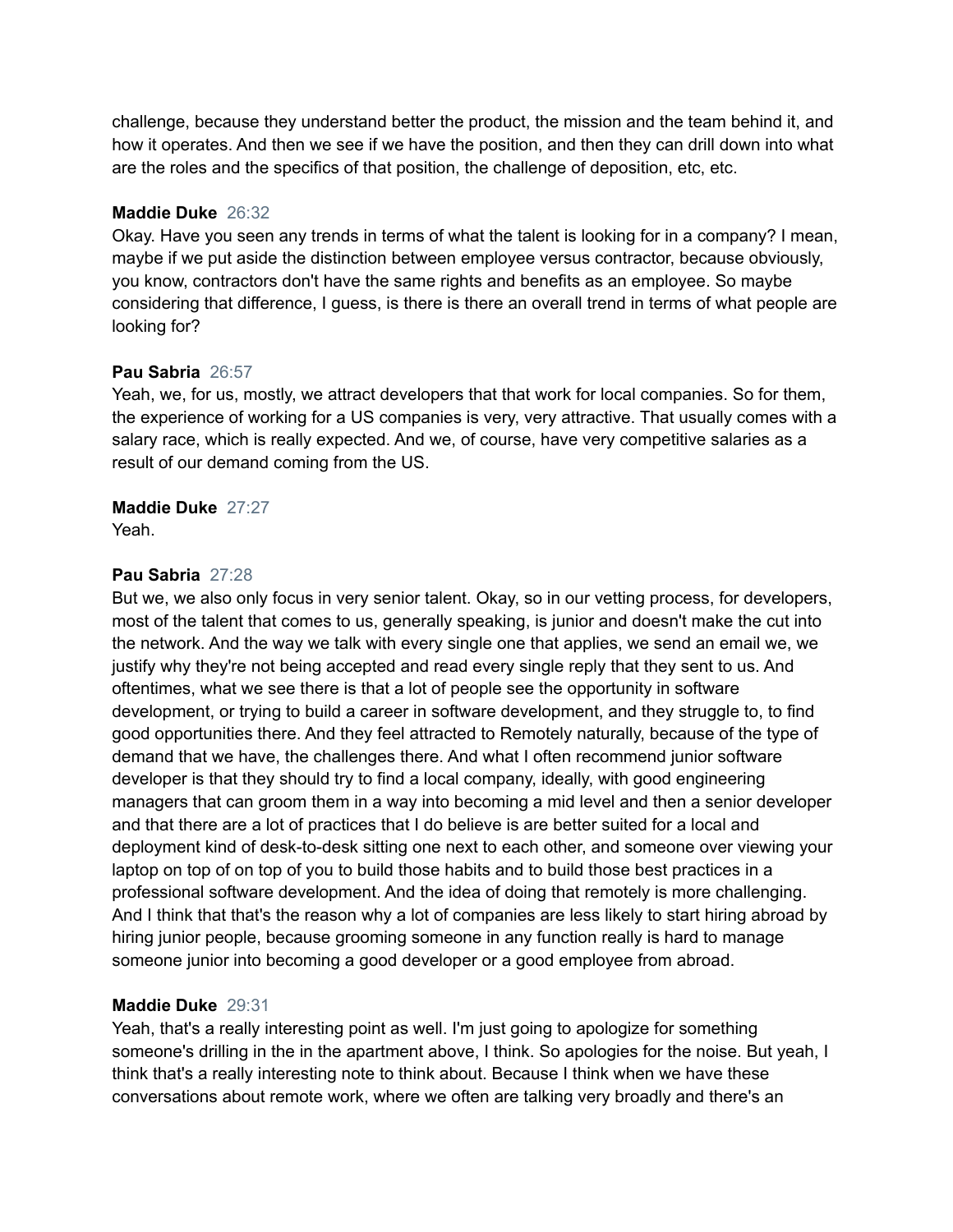assumption about a certain level of work experience, you know, we're talking kind of mid to senior level talent, we're talking obviously, we're talking white collar jobs, we're not even touching on anything else, you know, like. And so to think about junior, yeah, someone starting out in their career in a co-located situation, so that they do, too, to think about when someone's actually ready to make that switch. But then also thinking about the the more senior people training and grooming, as you say, those junior more junior talent, then they have to come into the office, you know, like, or there has to be some kind of compromise where there's enough senior people available in the location where the junior people are kind of starting out to make that work. I don't know, I don't really have a question for you there. I just think it's a really interesting distinction to make and something to think about.

# **Pau Sabria** 30:52

And I think and I think that as our expectation, again, drawing from our experience at Olapic, is that as more as the our customers start to build larger and larger teams abroad, that then they will have that stepping stone infrastructure in those local countries that then they will be able to bring more junior people into those organizations...

# **Maddie Duke** 31:16

Yeah.

#### **Pau Sabria** 31:17

...Well, to have a proper career progression in those organizations.

# **Maddie Duke** 31:21 Yep.

# **Pau Sabria** 31:22

But certainly doesn't feel like that's the landing, stepping, move for those for those teams, you need somewhat autonomous talent. On the senior front, though, what we see especially the ones that are really, really good developers, and that we see an increase appetite for, for filtering companies beyond the economics of the deal. Beyond the salary, the bonuses, the perks, the benefits, the even the stock options, what we see is the the, the need for that something else that comes from the product, the mission of the company, does it have an impact or not? Who are you working with? Like a lot of those aspects are the things that tend to matter more to developers, to senior developers.

#### **Maddie Duke** 32:19

Yeah, okay. Yeah. And do you see thinking further into the future for Remotely Works? Do you see yourself covering any different fields of work or talent, or any different kind of types of companies? Maybe those more more well established? You know, not so early stage startups that are, yeah, a bit more established or anything, what's the future?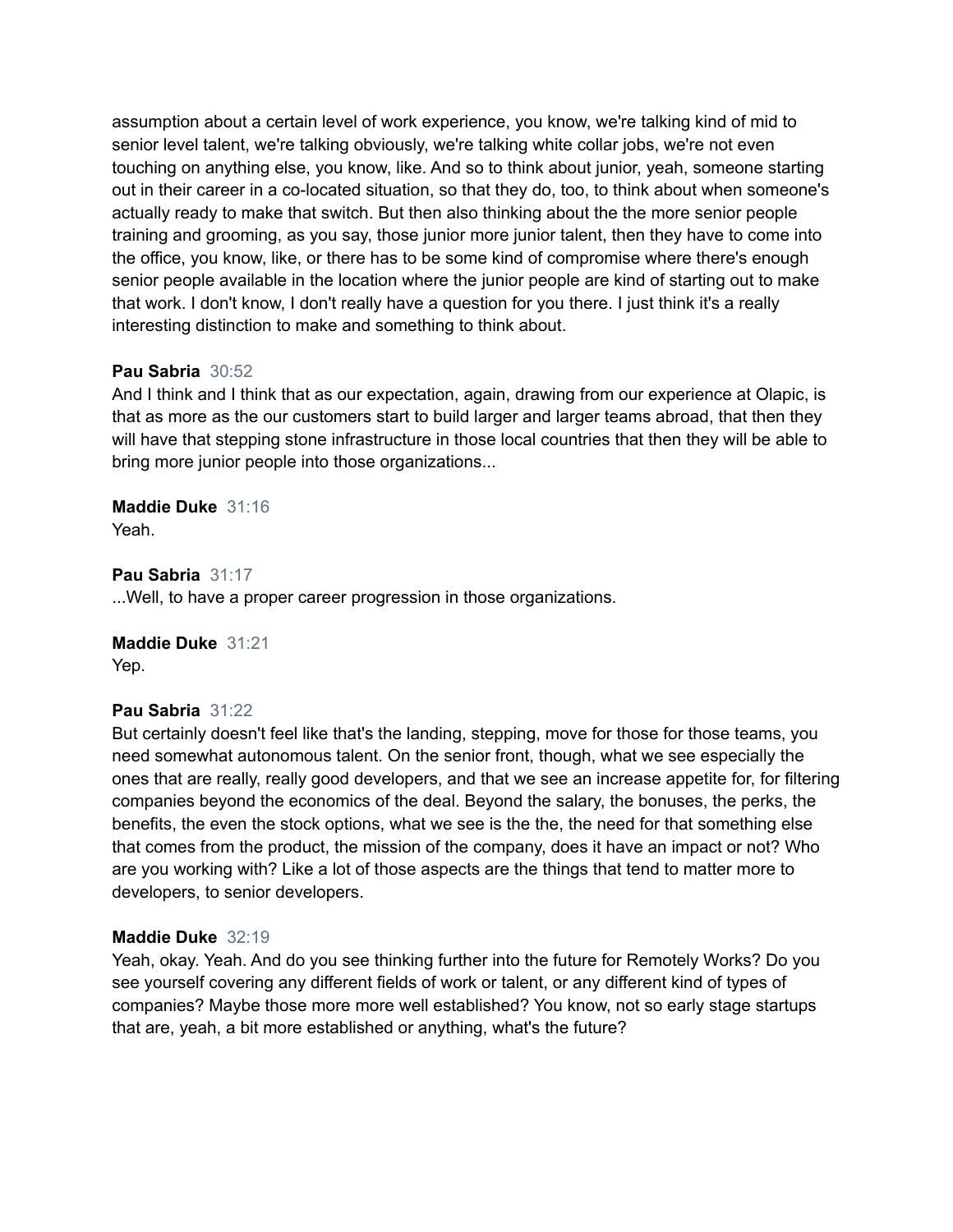#### **Pau Sabria** 32:46

For the foreseeable future, we'll continue to focus on that segment of companies on VC backed startups, for the most part, still focused in the US. With the, the, what we do expect is that, that the talent will potentially go more global. So we expect the requirement of several times to fade away as more people realize, and evolve in the methods of remote working in terms of software development, and the practices allow for having anyone anywhere, they already do, but it's just getting used to it.

**Maddie Duke** 33:33 Yeah.

#### **Pau Sabria** 33:34

And so we do expect to offer talent from elsewhere in the world. The second, the second aspect that we also expect to focus more on is as we are a marketplace that for the most part, our priorities to be very talent centric. So we try to satisfy the needs of the developer above those of the company. Obviously, we tried to satisfy both, but it's the one words that take precedence would be would be the developer. And as a result of that, we do expect to get into other types of services. The developer needs both professional development, almost we get back and expand on that concept of enabling and helping the developer prepare for the interview. One could think of all the other things that one could prepare for, yeah, whether it's learning new technologies or improving on their English skills, etc.

**Maddie Duke** 34:31

Yeah, career progression. Great.

#### **Pau Sabria** 34:34

And the second aspect is financial services. Fortunately for for these developers, that there are category of employment, and the nature of their work and who they work with, and the nature of the the relationship, the legal relationship between them and the customer is, is one that doesn't lend itself very well to through the traditional processes of traditional banks, and accessing service, financial services, which is ironic, given the salary ranges that these developers are able to attract. And so the we see there a massive opportunity in terms of delivering products that suit the needs of the developers. And given that we already have a relationship with them, it seems normal that we would be able to grow into that direction as well.

#### **Maddie Duke** 35:34

And so sorry, just you don't mean to pay people for, you know, to facilitate global payments for their work, rather like the actual financial systems that they can't access in their own countries because they're not employed there.

#### **Pau Sabria** 35:49

Correct. And it's the same in the US, right? If you're in the US, and you don't have a W2, which is your labor contract, then you cannot get a mortgage.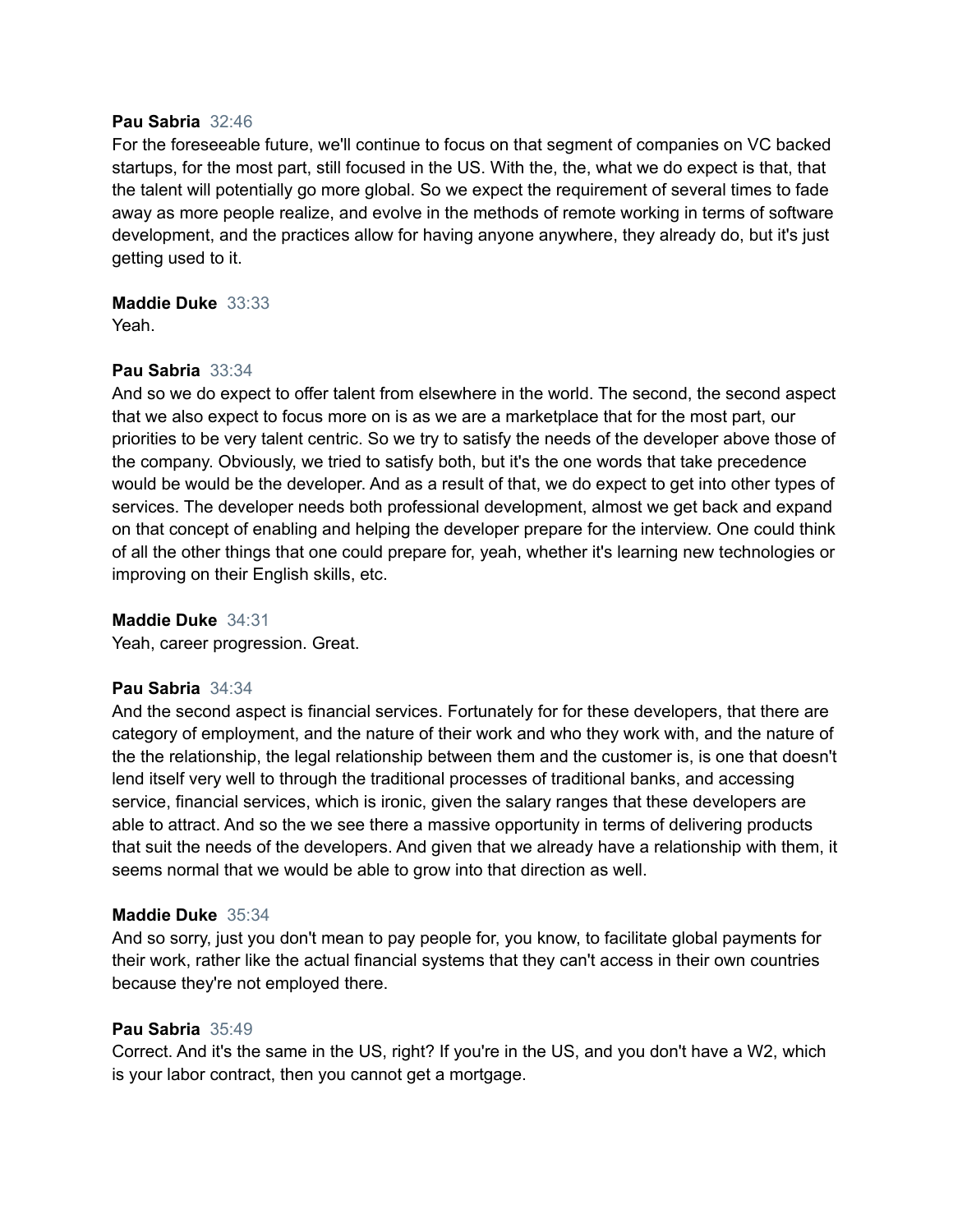#### **Maddie Duke** 36:03

I say, yeah, that's, yeah, I mean, it's definitely the thing, like, I'm also a freelancer, and I'm self employed, and it's definitely harder to prove, you know, you can serve as a loan, for example.

#### **Pau Sabria** 36:18

Correct. Like you have one of the most extreme examples of this is Ben Bernanke, as the former chairman of the Fed (Federal Reserve), in the US, the one that essentially dealt with the crisis of 2008, and the meltdown of the housing market in the US. After his job at the Fed, well, he had he published the book, and he had more of a, quote unquote, self employment life and couldn't get a mortgage.

#### **Maddie Duke** 36:53

Yeah.

# **Pau Sabria** 36:18

Right? And so it's kind of absurd, that no matter how much money you make, or what type of job you have, that you're not able to access financial services, despite the risk, and for the most part, this is oftentimes when you, you know, double click on it, and you try to understand why it's happening. Oftentimes, it's just that the systems in the local branch of the set bank, the screen doesn't allow you to click like it doesn't allow you to press next without having a specific field filled up, right? And so that doesn't feel like a good justification for approving or not someone.

# **Maddie Duke** 37:36

Yeah, the systems need to catch up. Well, that's fantastic that you're, you know, planning to create a solution there. I think that's a fantastic idea. To wrap up Pau, what do you think some of the trends are in developer recruitment?

# **Pau Sabria** 37:49

Maybe a cautionary tale or warning ahead. We think that generally the trend for software development, particular employment is going to be one that is going to be quite interesting. We think that the pressure that you're currently seeing those tech hubs in the US, Silicon Valley, Boston, New York, and Seattle, is likely to decompress a little bit, as more people start to explore elsewhere, maybe not depending on the demand. Like the reality is like, there's so much demand that maybe doesn't even decompress, but at least that pressure expands on to other places. We do expect that that will increase salaries everywhere in the world, as it reaches some sort of equilibrium between these like spikes in the US and elsewhere being significantly lower, it should increase the tide everywhere. So it's likely that you will get salaries increases globally, for this type of of talent. But you are likely as a company as a local company, you're likely to compete with companies from everywhere else, which is going to make it harder. And you start to see that, like, I'm from Spain, and I have friends that have local companies, software companies in Spain, and they started in the recent years, it's like complaining about Amazon and about Klarna, like every major large company that has landed afoot in Spain, that's likely to kind of go much faster globally, and start competing with everyone from anywhere else. And adapt to that reality and adapt that to the expectations that if you anchor your expectations for